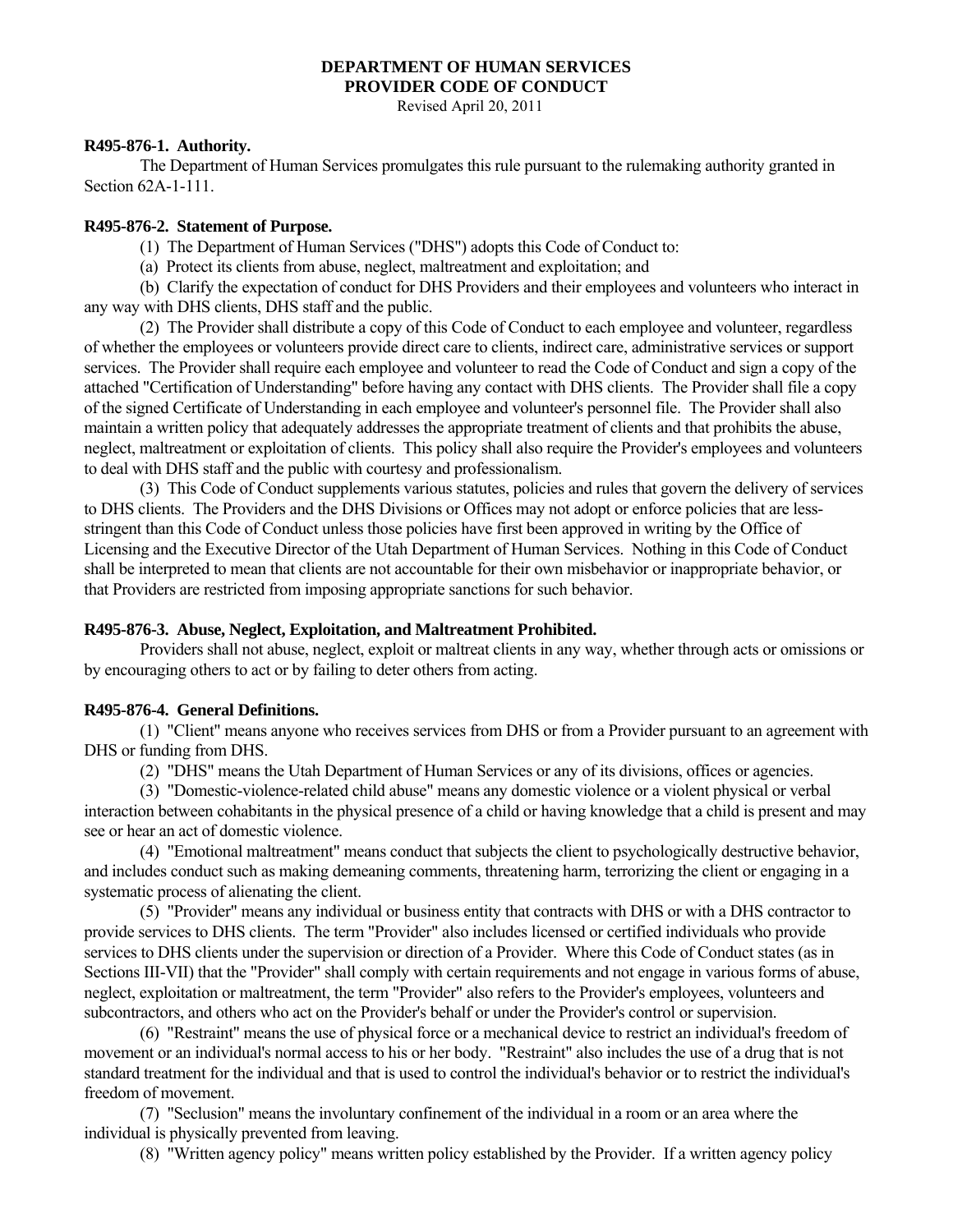contains provisions that are more lenient than the provisions of this Code of Conduct, those provisions must be approved in writing by the DHS Executive Director and the Office of Licensing.

## **R495-876-5. Definitions of Prohibited Abuse, Neglect, Exploitation, and Maltreatment.**

(1) "Abuse" includes, but is not limited to:

- (a) Harm or threatened harm, to the physical or emotional health and welfare of a client.
- (b) Unlawful confinement.
- (c) Deprivation of life-sustaining treatment.

 (d) Physical injury, such as contusion of the skin, laceration, malnutrition, burn, fracture of any bone, subdural hematoma, injury to any internal organ, any injury causing bleeding, or any physical condition which imperils a client's health or welfare.

(e) Any type of unlawful hitting or corporal punishment.

- (f) Domestic-violence-related child abuse.
- (g) Any Sexual abuse and sexual exploitation including but not be limited to:
- (i) Engaging in sexual intercourse with any client.
- (ii) Touching the anus or any part of the genitals or otherwise taking indecent liberties with a client, or

causing an individual to take indecent liberties with a client, with the intent to arouse or gratify the sexual desire of any person.

(iii) Employing, using, persuading, inducing, enticing, or coercing a client to pose in the nude.

(iv) Engaging a client as an observer or participation in sexual acts.

 (v) Employing, using, persuading, inducing, enticing or coercing a client to engage in any sexual or simulated sexual conduct for the purpose of photographing, filming, recording, or displaying in any way the sexual or simulated sexual conduct. This includes displaying, distributing, possessing for the purpose of distribution, or selling material depicting nudity, or engaging in sexual or simulated sexual conduct with a client.

(vi) Committing or attempting to commit acts of sodomy or molestation with a client.

- (2) "Neglect" includes but is not limited to:
- (a) Denial of sufficient nutrition.
- (b) Denial of sufficient sleep.
- (c) Denial of sufficient clothing, or bedding.

 (d) Failure to provide adequate client supervision; including situations where the Provider's employee or volunteer is a sleep or ill on the job, or is impaired due to the use of alcohol or drugs.

 (e) Failure to provide care and treatment as prescribed by the client's services, program or treatment plan, including the failure to arrange for medical or dental care or treatment as prescribed or as instructed by the client's physician or dentist, unless the client or the Provider obtains a second opinion from another physician or dentist, indicating that the originally-prescribed medical or dental care or treatment is unnecessary.

 (f) Denial of sufficient shelter, where shelter is part of the services the Provider is responsible for providing to the client.

 (g) Educational neglect (i.e. willful failure or refusal to make a good faith effort to ensure that a child in the Provider's care or custody receives an appropriate education).

(3) "Exploitation" will includes but is not limited to:

 (a) Using a client's property without the client's consent or using a client's property in a way that is contrary to the client's best interests, such as expending a client's funds for the benefit of another.

(b) Making unjust or improper use of clients or their resources.

 (c) Accepting gifts in exchange for preferential treatment of a client or in exchange for services that the Provider is already obliged to provide to the client.

(d) Using the labor of a client for personal gain.

 (e) Using the labor of a client without paying the client a fair wage or without providing the client with just or equivalent non-monetary compensation, except where such use is consistent with standard therapeutic practices and is authorized by DHS policy or the Provider's contract with DHS.

(i) Examples:

 (A) It is not "exploitation" for a foster parent to assign an extra chore to a foster child who has broken a household rule, because the extra chore is reasonable discipline and teaches the child to obey the household rules.

 (B) It is not "exploitation" to require clients to help serve a meal at a senior center where they receive free meals and are encouraged to socialize with other clients. The meal is a non-monetary compensation, and the interaction with other clients may serve the clients' therapeutic needs.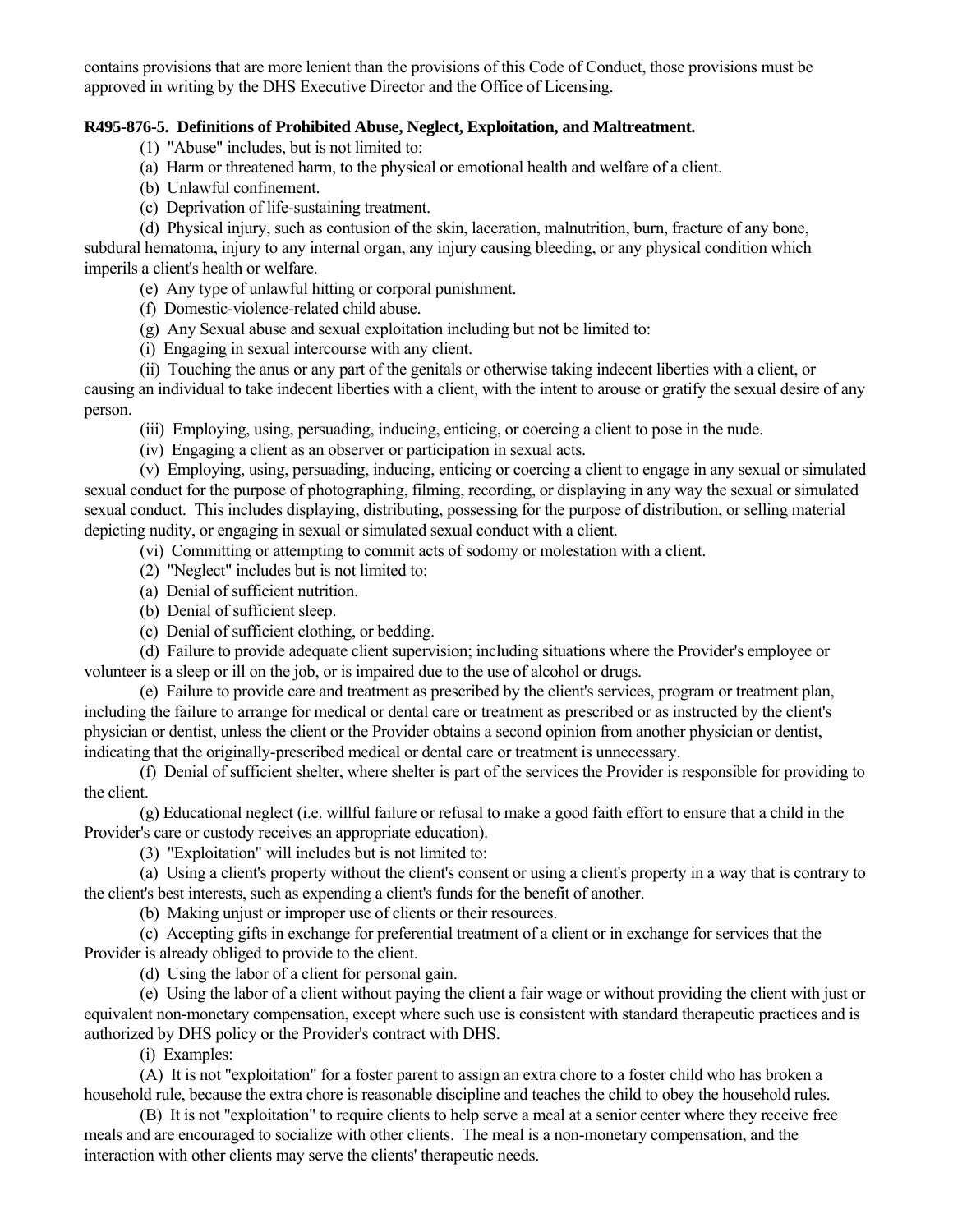(C) It is usually "exploitation" to require a client to provide extensive janitorial or household services without pay, unless the services are actually an integral part of the therapeutic program, such as in "clubhouse" type programs that have been approved by DHS.

(4) "Maltreatment" includes but is not limited to:

 (a) Physical exercises, such as running laps or performing pushups, except where such exercises are consistent with an individual's service plan and written agency policy and with the individual's health and abilities.

 (b) Any form of Restraint or Seclusion used by the Provider for reasons of convenience or to coerce, discipline or retaliate against a client. The Provider may use a Restraint or Seclusion only in emergency situations where such use is necessary to ensure the safety of the client or others and where less restrictive interventions would be ineffective, and only if the use is authorized by the client's service plan and administered by trained authorized personnel. Any use of Restraint or Seclusion must end immediately once the emergency safety situation is resolved. The Provider shall comply with all applicable laws about Restraints or Seclusions, including all federal and state statutes, regulations, rules and policies.

(c) Assignment of unduly physically strenuous or harsh work.

 (d) Requiring or forcing the individual to take an uncomfortable position, such as squatting or bending, or requiring or forcing the individual to repeat physical movements as a means of punishment.

(e) Group punishments for misbehaviors of individuals.

 (f) Emotional maltreatment, bullying, teasing, provoking or otherwise verbally or physically intimidating or agitating a client.

(g) Denial of any essential program service solely for disciplinary purposes.

 (h) Denial of visiting or communication privileges with family or significant others solely for disciplinary purposes.

(i) Requiring the individual to remain silent for long periods of time for the purpose of punishment.

(j) Extensive withholding of emotional response or stimulation.

 (k) Denying a current client from entering the client's residence, where such denial is for disciplinary or retaliatory purposes or for any purpose unrelated to the safety of clients or others.

## **R495-876-6. Provider's Compliance with Conduct Requirements Imposed by Law, Contract or Other Policies.**

 In addition to complying with this Code of Conduct, the Provider shall comply with all applicable laws (such as statutes, rules and court decisions) and all policies adopted by the DHS Office of Licensing, by the DHS Divisions or Offices whose clients the Provider serves, and by other state and federal agencies that regulate or oversee the Provider's programs. Where the Office of Licensing or another DHS entity has adopted a policy that is more specific or restrictive than this Code of Conduct, that policy shall control. If a statute, rule or policy defines abuse, neglect, exploitation or maltreatment as including conduct that is not expressly included in this Code of Conduct, such conduct shall also constitute a violation of this Code of Conduct. See, e.g., Title 62A, Chapter 3 of the Utah Code (definition of adult abuse) and Title 78A, Chapter 6 and Title 76, Chapter 5 of the Utah Code (definitions of child abuse).

# **R495-876-7. The Provider's Interactions with DHS Personnel and the Public.**

 In carrying out all DHS-related business, the Provider shall conduct itself with professionalism and shall treat DHS personnel, the members of the Provider's staff and members of the public courteously and fairly. The Provider shall not engage in criminal conduct or in any fraud or other financial misconduct.

# **R495-876-8. Sanctions for Non-compliance.**

 If a Provider or its employee or volunteer fail to comply with this Code of Conduct, DHS may impose appropriate sanctions (such as corrective action, probation, suspension, disbarment from State contracts, and termination of the Provider's license or certification) and may avail itself of all legal and equitable remedies (such as money damages and termination of the Provider's contract). In imposing such sanctions and remedies, DHS shall comply with the Utah Administrative Procedures Act and applicable DHS rules. In appropriate circumstances, DHS shall also report the Provider's misconduct to law enforcement and to the Provider's clients and their families or legal representatives (e.g., a legal guardian). In all cases, DHS shall also report the Provider's misconduct to the licensing authorities, including the DHS Office of Licensing.

# **R495-876-9. Providers' Duty to Help DHS Protect Clients.**

(1) Duty to Protect Clients' Health and Safety. If the Provider becomes aware that a client has been subjected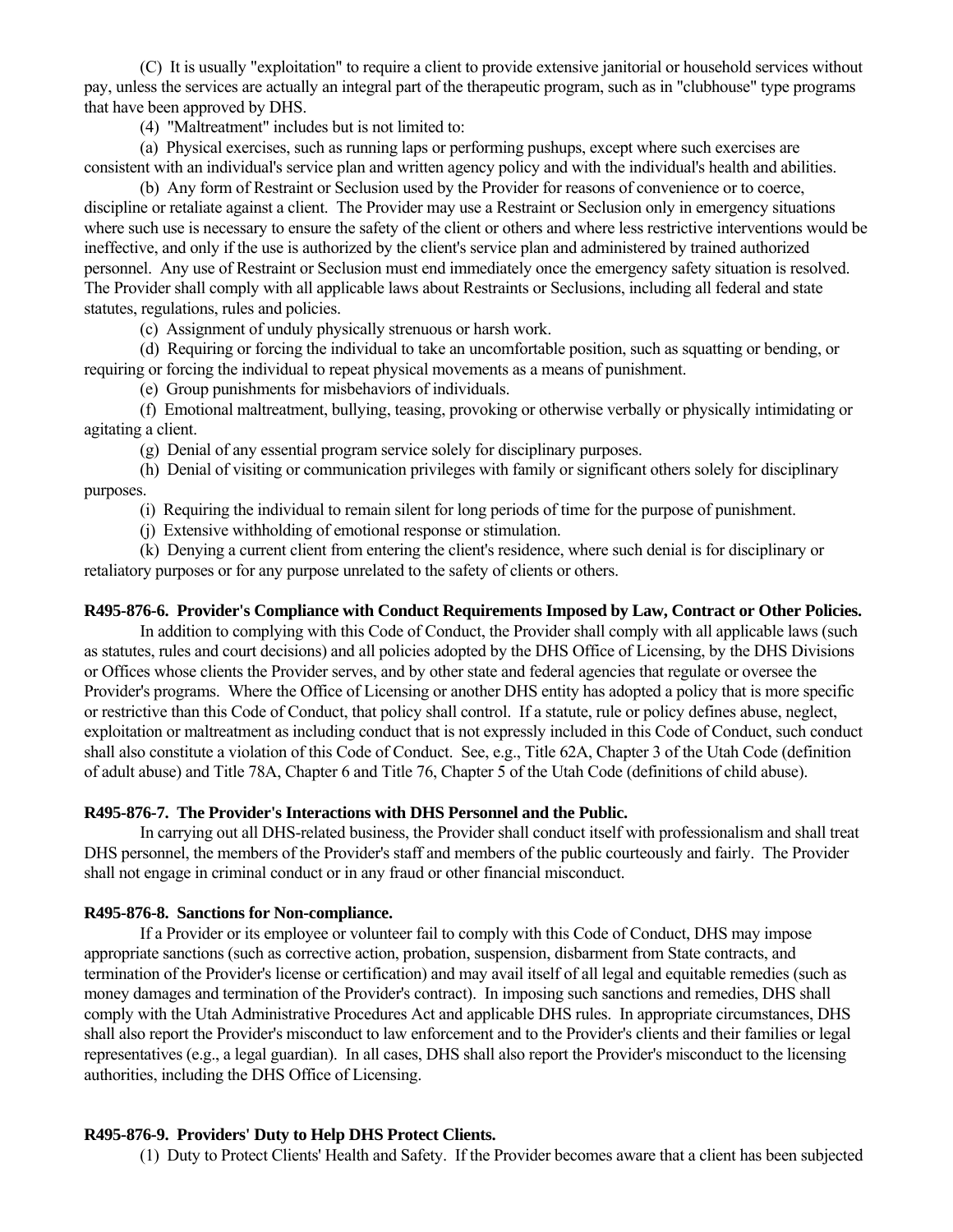to any abuse, neglect, exploitation or maltreatment, the Provider's first duty is to protect the client's health and safety.

 (2) Duty to Report Problems and Cooperate with Investigations. Providers shall document and report any abuse, neglect, exploitation or maltreatment and exploitation as outlined in this Code of Conduct, and they shall cooperate fully in any investigation conducted by DHS, law enforcement or other regulatory or monitoring agencies.

 (a) Except as provided in subsection(b) below, Providers shall immediately report abuse, neglect, exploitation or maltreatment by contacting the local Regional Office of the appropriate DHS Division or Office. During weekends and on holidays, Providers shall make such reports to the on-call worker of that Regional Office.

 (i) Providers shall report any abuse or neglect of disabled or elder adults to the Adult Protective Services intake office of the Division of Aging and Adult Services.

 (ii) The Provider shall make all reports and documentation about abuse, neglect, exploitation, and maltreatment available to appropriate DHS personnel and law enforcement upon request.

 (b) Providers shall document any client injury (explained or unexplained) that occurs on the Providers' premises or while the client is under the Provider's care and supervision, and the Provider shall report any such injury to supervisory personnel immediately. Providers shall cooperate fully in any investigation conducted by DHS, law enforcement or other regulatory or monitoring agencies. If the client's injury is extremely minimal, the Provider has 12 hours to report the injury. The term "extremely minimal" refers to injuries that obviously do not require medical attention (beyond washing a minor wound and applying a band-aid, for example) and which cannot reasonably be expected to benefit from advice or consultation from the supervisory personnel or medical practitioners.

 (i) Example: If a foster child falls off a swing and skins her knee slightly, the foster parent shall document the injury and report to the foster care worker within 12 hours.

 (ii) Example: If a foster child falls off a swing and sprains or twists her ankle, the foster parent shall document the injury and report it immediately to supervisory personnel because the supervisor may want the child's ankle X-rayed or examined by a physician.

 (3) Duty to Report Fatalities and Cooperate in Investigations and Fatality Reviews. If a DHS client dies while receiving services from the Provider, the Provider shall notify the supervising DHS Division or Office immediately and shall cooperate with any investigation into the client's death. In addition, some Providers are subject to the Department of Human Services' Fatality Review Policy. (See the "Eligibility" section of DHS Policy No. 05-02 for a description of the entities subject to the fatality review requirements. A copy of the policy is available at the DHS web site at: http://www.hspolicy.utah.gov) If the Provider is subject to the Fatality Review Policy, it shall comply with that policy (including all reporting requirements) and the Provider shall cooperate fully with any fatality reviews and investigations concerning a client death.

 (4) Duty to Display DHS Poster. The Provider shall prominently display in each facility a DHS poster that notifies employees of their responsibilities to report violations of this Provider Code of Conduct, and that gives phone numbers for the Regional Office or Intake Office of the relevant DHS Division(s). Notwithstanding the foregoing, if the Provider provides its services in a private home and if the Provider has fewer than three employees or volunteers, the Provider shall maintain this information in a readily-accessible place but it need not actually display the DHS poster. DHS shall annually provide the Provider with a copy of the current DHS poster or it shall make the poster available on the DHS web site: http://www.hspolicy.utah.gov/pdf/poster\_provider\_code\_of\_conduct.pdf.